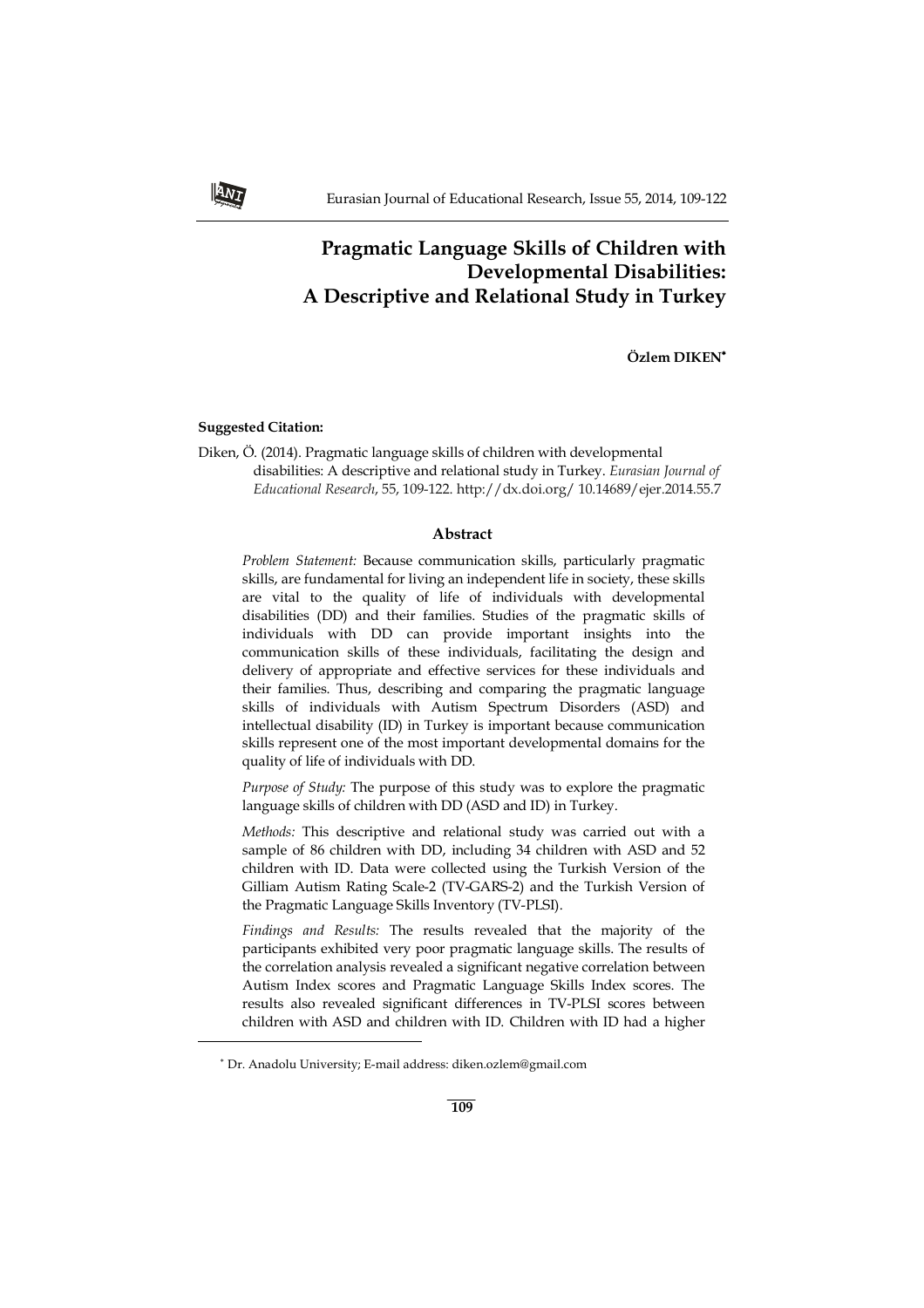level of pragmatic skills than children with ASD. Communication Skills suscale of TV-GARS-2 explained 30 percent of the variance in pragmatic language skills of children with ASD. In contrast, the other two scales (i.e., Stereotyped Behavior and Social Interaction) did not contribute significantly to the model.

*Conclusions and Recommendations*: Consistent with the international literature, Turkish children with DD also exhibit lower levels of pragmatic skills than children with typical development and children with ID have higher scores than children with ASD. Communication skills explained 30% of the variance and represented the best predictor of pragmatic language skills among children with ASD. More studies that include larger samples are needed. Services and intervention programs should consider addressing pragmatic language skills.

*Keywords:* Pragmatic language skills, developmental disabilities, autism spectrum disorders, intellectual disability, Turkish sample.

# **Introduction**

The American Speech and Hearing Association (ASHA) defines the pragmatic function of language as the system combining language components (i.e., phonology, morphology, syntax and semantics) to generate functional and socially appropriate communication. According to Westby and Cutler (1994), pragmatic communication skills are fundamental for successfully completing academic and nonacademic tasks (cited in Leonard, Milich, & Larch, 2011). Bierman (2004) stated that children who use appropriate pragmatic communication skills usually have successful social interactions with peers, family, and teachers. However, communication problems, including pragmatic problems, are common in individuals with developmental disabilities (DD) (Rispoli, Franco, Meer, Lang, & Camargo, 2010), as reported in studies that investigated the development and use of pragmatic language skills in individuals with DD. The pragmatic problems reported in individuals with DD include problems taking turns in conversation, failure to adapt a message to the needs of a listener, failure to respond to verbal cues from others, overuse of stereotyped phrases, difficulty in understanding sarcasm, jokes and metaphors, and failure to continue revising utterances when conversational trouble is protracted (Green, Johnson, & Bretherton, 2013).

Among individuals with DD, individuals with autism spectrum disorders (ASD) and intellectual disabilities (ID) are two groups reported to exhibit difficulties in pragmatic language skills. As cited in Volden and Phillips (2010), several studies reported that individuals with ASD exhibit pragmatic language difficulties in a number of communication skills, such as irregular or irrelevant conversation (Kanner, 1946), lack of ease in the use of words (Rutter, 1965), stereotypic or inappropriate use of language (Bartak, Rutter, & Cox, 1975) and metaphorical language skills (Cantwell, Baker, & Rutter, 1978), problems with initiating a conversation (Baron-Cohen, 1988; Tager-Flusberg, 1996) and with responding to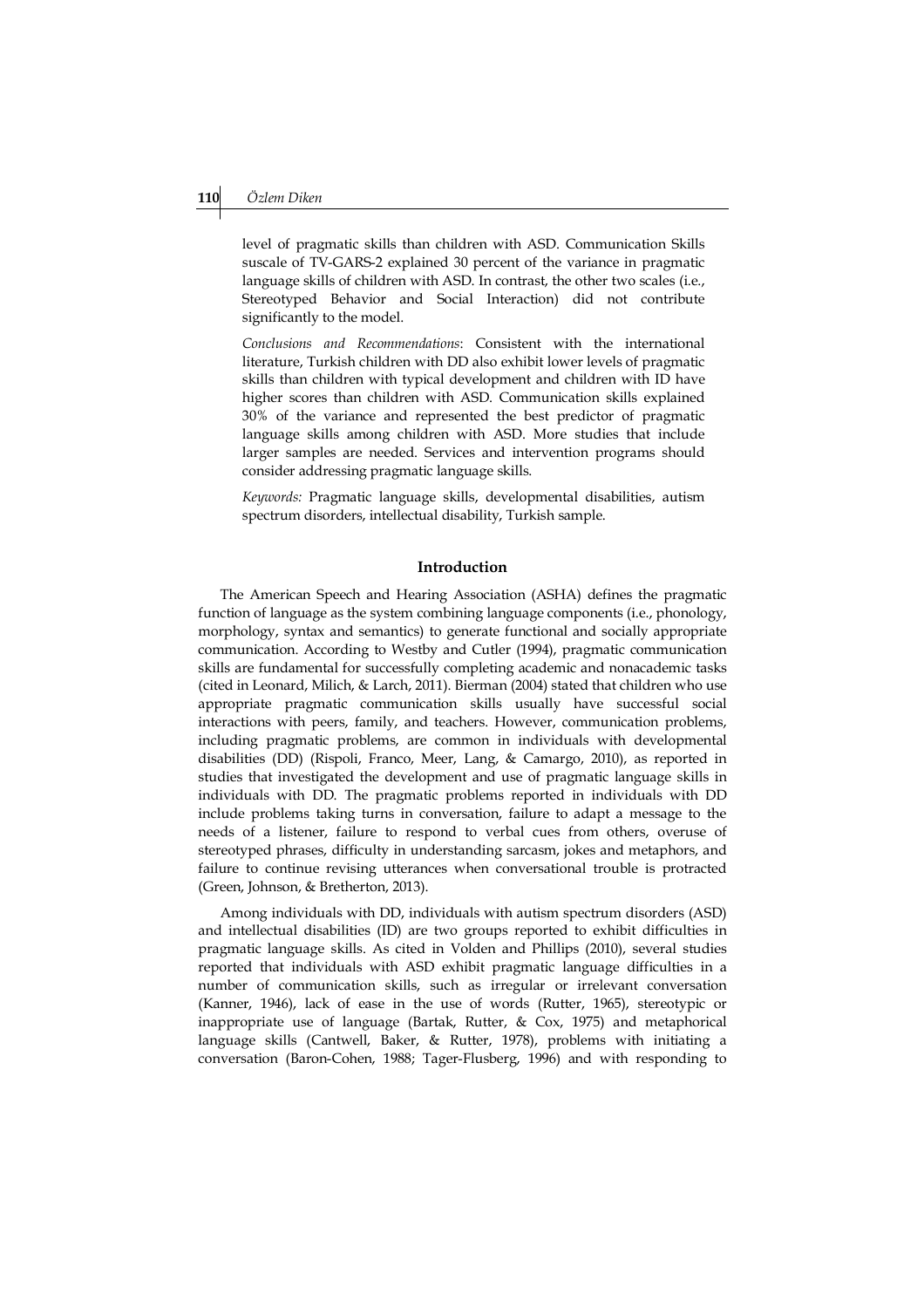others' initiations (Stone & Caro-Martinez, 1990), difficulty taking turns appropriately (Botting & Conti-Ramsden, 2003; Curcio & Paccia,1987; Prizant & Duchan, 1981; Prizant & Rydell, 1984), problems with developing and maintaining a topic (Baltaxe, 1977; Bishop & Adams, 1989; Eales, 1993; McCaleb & Prizant, 1985; Tager-Flusberg & Andersen, 1991; Volden, 2002), and sudden and inexplicable topic shifts (Bishop, 1998; Bishop & Adams, 1989; Eales, 1993; Fine, Bartolucci, Szatmari, & Ginsberg, 1994; Tager-Flusberg & Andersen, 1991). In addition, Adams, Lockton, Gaile, Earli, and Freed (2012) stated that ASD should be viewed as a spectrum because language and social interaction skills are highly variable within the group. Those authors also state that the majority of children have subtle higher-level language difficulties, such as difficulties with inference generation, narrative organization and comprehension of discourse and mild social difficulties.

Regardless of the level of disability, the language and communication domain is the most influenced developmental domain among individuals with ID (Alev, 2011). Both qualitative and quantitative differences are apparent when comparing the language skills of individuals with ID to those of individuals with typical development. In addition to that individuals with ID primarily exhibit problems with language skills in the areas of sentence structure, establishing hypotheses, and phonological processes, the pragmatic skills of these individuals are also influenced negatively (Owens, 1999). However, some studies reported that children with ID acquire important pragmatic language skills, such as appropriately repeating and revising utterances in response to requests for clarification (Coggins & Stoel-Gammon, 1982; Johnston & Stansfield, 1997; Pearl, Donahue, & Bryan, 1981; Scudder & Tremain, 1992). Children with ID are also reported to have problems with continuing to revise utterances during delayed or extended conversations (Scudder & Tremain, 1992).

As stated above, the communication domain is one of the most important and influenced areas in individuals with DD. Because communication skills, specifically pragmatic skills, are fundamental for leading an independent life in society, achieving academic and social success (i.e., establishing and maintaining friendships and relationships), and participating in employment and leisure activities, these skills are vital to the quality of life of individuals with DD and their families. The studies of the pragmatic skills of individuals with DD that are available in the international literature are primarily US-based. These studies indicate that studying the pragmatic skills of individuals with DD provides insights that are important for understanding the communication skills of individuals with DD and for designing and delivering appropriate and effective services for those individuals and their families. A search of studies in Turkey revealed only one study of the pragmatic skills of children with delays/disabilities. Sahin et al. (2009) performed a study that included 67 young children between the ages of 3 and 6 years and compared children with language delays to children with typical development. Children with language delays received educational treatment, auditory processing training, and speech and language training that consisted of acoustic signal perception, auditory discrimination, auditory comprehension, conception training, phonological processing training, speech sound processing, and speech and language education.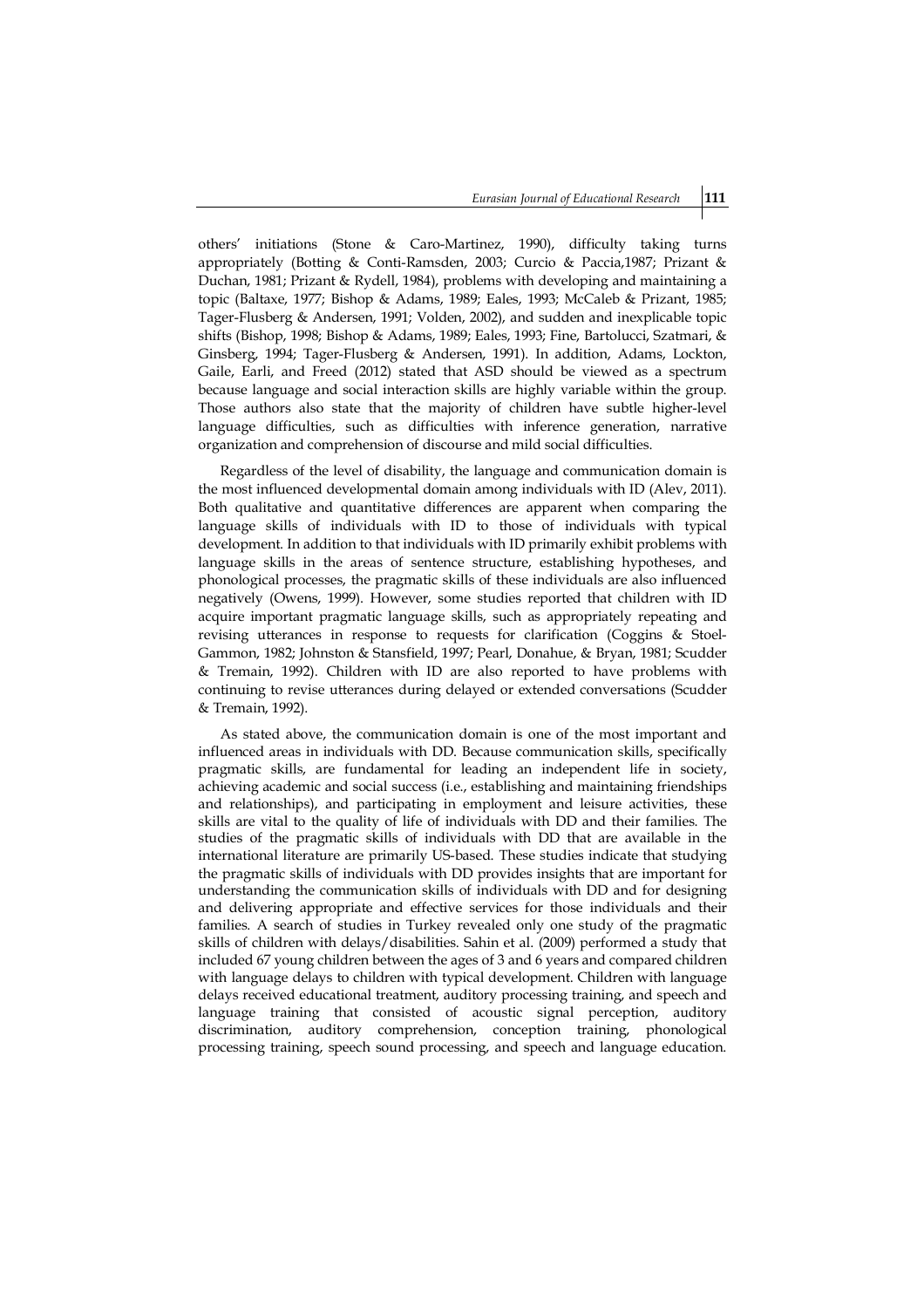The authors concluded that during the critical early language development period, children who have receptive and expressive language delays also exhibit delays in pragmatic language usage. However, more studies describing and comparing the pragmatic language skills of individuals with ASD and ID in Turkey are needed because the language and communication domain is one of the most important developmental domains and skills for the quality of life of individuals with DD.

The purpose of this study is to explore the pragmatic language skills of children with DD (ASD and ID) in Turkey. For this purpose, the following questions were addressed:

(1) What is the level of pragmatic language skills of children withASD and children with ID?; (2) Is there any significant difference between the pragmatic language skills scores of children with ASD and children with ID?; and (3) Which of the following factors are the best predictors of pragmatic language skills in children with ASD: Stereotyped Behaviors, Communication Skills or Social Interaction Skills?

## **Methods**

#### *Research Design*

This study is a descriptive and relational study (Büyüköztürk, Çakmak, Akgün, Karadeniz and Demirel, 2008) that describes, compares, and predicts variables related to the pragmatic skills of children with ASD and ID.

#### *Research Sample*

Table 1

The study was carried out with a sample of 86 children with DD, including 34 children with ASD and 52 children with mild ID. Of the 34 children with ASD, 24 children were male and 12 children were female. The ages of the included children ranged from 60 to 144 months, with a mean of 103 months (SD: 29.09). The Turkish version of the Gilliam Autism Rating Scale-2 (TV-GARS-2) scores of the included children with ASD ranged from 70 to 123. As illustrated in Table 1, most of the children had Autism Index scores higher than 85, indicating that those children have a very high probability of exhibiting ASD (the minimum score that can be obtained on the TV-GARS-2 is 55, and the maximum score is 153).

| Level of Autism       |                          |    |      |
|-----------------------|--------------------------|----|------|
| Probability of Autism | Level of Autism (TV-AI*) |    | %    |
| 1. Unlikely           | < 69                     | -  |      |
| 2. Possibly           | 70-84                    | 8  | 23.5 |
| 3. Very Likely        | >85                      | 26 | 76.5 |
| Total                 | -                        | 34 | 100  |

*\*TV-AI: Turkish Version of Autism Index*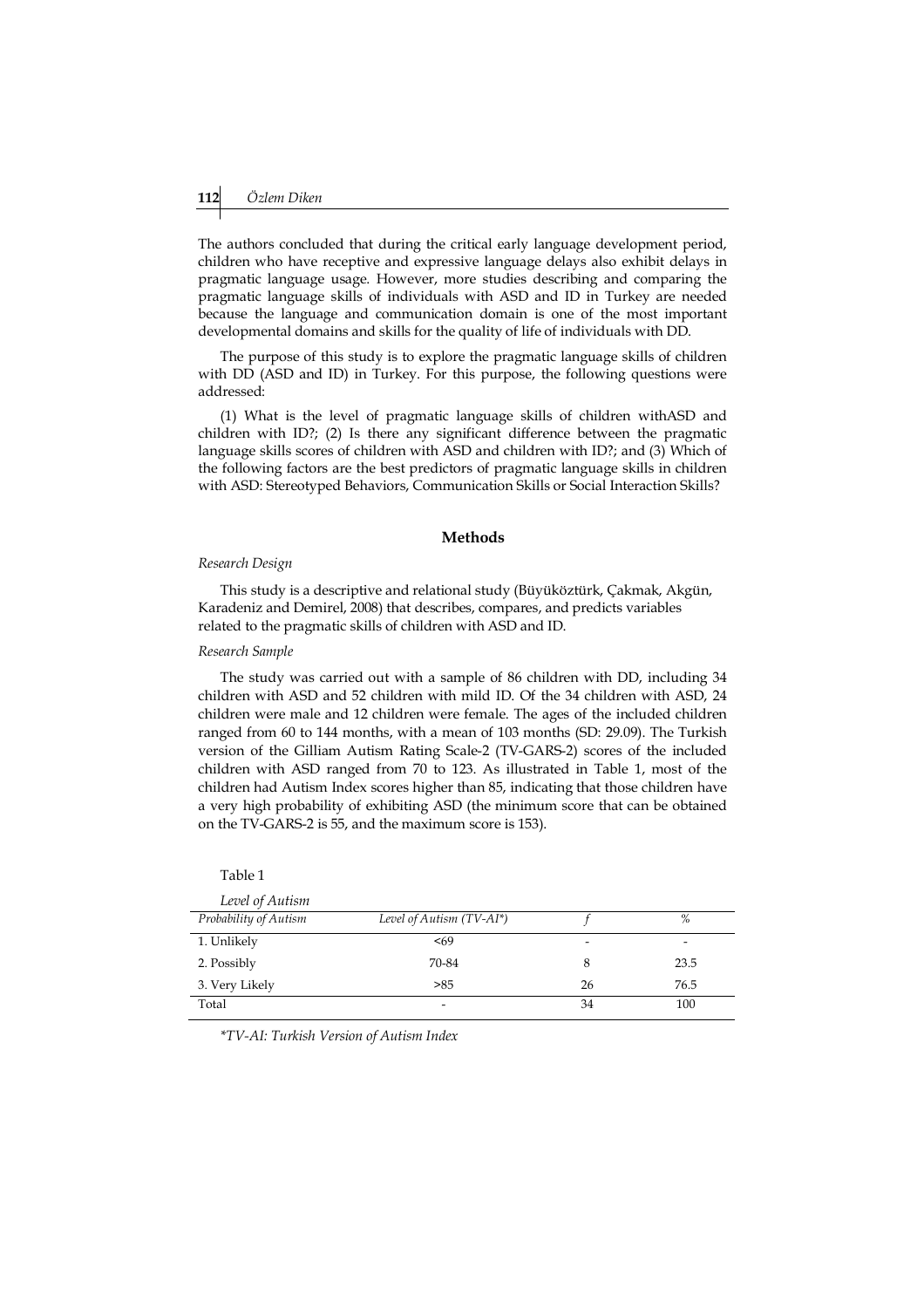Of the 52 children with mild ID, 35 children were male and 17 children were female. The ages of the included children ranged from 61 to 144 months, with a mean of 106 months (SD: 26.94). Convenience sampling procedure was followed to recruite participants coming from a private special education and rehabilitation center in the city of Antalya, Turkey. All of the included children had an official/medical report that indicated their official/medical diagnosis of "having mild level ID", which was stated by a psychiatrist or neurologist from a state run hospital. The children also had an educational diagnosis and report from the Antalya Guidance and Research Center, which is a state center that coordinates special education services and is affiliated with the Ministry of National Education and the Province of Antalya Education Directorate in Turkey.

#### *Research Instruments and Procedure*

*Turkish Version of the Gilliam Autism Rating Scale-2 (TV-GARS-2) (Diken, Ardıç, Diken, & Gilliam, 2012).* The Gilliam Autism Rating Scale-2 (GARS-2) (2005), which was normed on a sample of 1,107 children and young adults aged between 3 and 22 years who had been diagnosed with ASD in the United States, is a revised version of the Gilliam Autism Rating Scale. The scale was initially developed in 1995 by James E. Gilliam in the United States. The GARS-2 contains a total of 42 items and three subscales. Subscale 1 is called Stereotype Behaviors, subscale 2 is called Communication and subscale 3 is called Social Interaction. Each subscale includes 14 items that are rated by the principal caregiver or teacher/specialist who knows the child best, using a 4 point Likert-type scale (0=not observed, 1=rarely observed, 2=sometimes observed, 3=frequently observed). In the original study testing the GARS-2, reliability and validity were examined by performing a series of psychometric procedures, such as content sampling and time sampling for reliability, content validity, criterion-related validity, and construct-identification validity. The results of these analyses demonstrated that the GARS-2 has sound psychometric features. The TV-GARS-2 was normed in Turkey with 1,191 individuals with autism who were aged between 3 and 23 years. In addition to the validity and reliability analyses performed with the original version, Confirmatory Factor Analysis (CFA) was performed in a Turkish standardization study. The results demonstrated that the TV-GARS-2 is a valid and reliable tool that can be used in the assessment process for Turkish individuals with ASD. As for all standardized tests, the raw scores obtained via subscales are converted to standardized scores and the standardized scores are converted to the Autism Index (AI), which indicates the severity and probability of an ASD diagnosis. The Cronbach Alpha coefficients for the Stereotyped Behaviors subscale, the Communication subscale, the Social Interaction subscale, and the whole scale (42 items) were .79, .77, .85, and .88, respectively, in the Turkish standardization study. However, the reliability of the subscales and the total score were reexamined in the current study. The resulting Cronbach Alpha coefficients for the current study were .88 for Stereotyped Behaviors, .89 for Communication, .90 for Social Interaction, and .94 for the whole scale (42 items).

*Turkish Version of the Pragmatic Language Skills Inventory (TV-PLSI) (Alev, Diken, Ardıç, Diken, Şekercioğlu, & Gilliam, 2014).* The Pragmatic Language Skills Inventory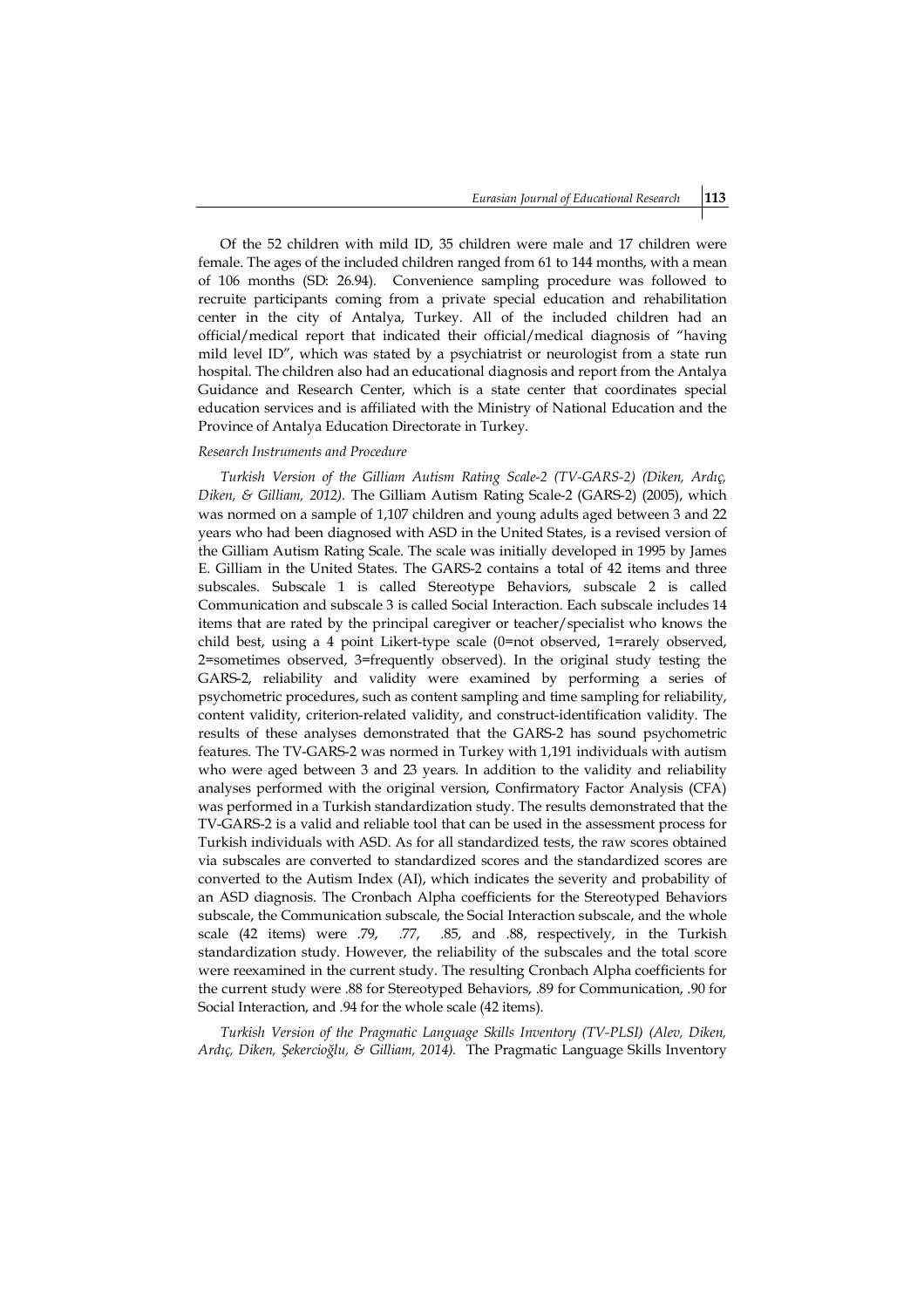## **114** *Özlem Diken*

(PLSI) was developed by James E. Gilliam and Lynda Miller in 2004 in the United States. Based on teacher evaluation, this inventory is a norm-referenced evaluation tool that consists of 45 items. The PLSI is comprised of three subscales (i.e., Classroom Interaction Skills, Social Interaction Skills, and Personal Interaction Skills), with 15 items in each subscale; thus, a total of 45 items can be used to explore the pragmatic language development/skills of 5- to 12-year-old children. The PLSI uses a 9-point Likert scale that is rated by the principal caregiver or teacher who knows the individual best and can be applied in 5-10 minutes. The raw score is first converted to standardized scores for each subscale, and the total standardized score is then converted to a norm score called the Pragmatic Language Skills Index (PLSI). The Turkish Version of the PLSI (TV-PLSI) was studied in 1,383 Turkish children with typical development. Data were also collected from individuals diagnosed with ID and autism to examine the discrimination validity of the TV-PLSI. The results of the Turkish version's validity analyses, such as construct validity, item analysis, criterion-related validity, interrelationship of the subscales, relationship between subscale standard scores and Pragmatic Language Skills Index, discriminate analysis between diagnostic groups, and Confirmatory Factor Analysis (CFA), revealed that the TV-PLSI had a parallel construction (i.e., 3 subscales with 15 items in each subscale and a total of 45 items) to the original version and had acceptable psychometric values in terms of validity. The results of reliability studies (i.e., content sampling and time sampling) indicated that Classroom Interaction Skills had a Cronbach Alpha coefficient of .96, Social Interaction Skills had a Cronbach Alpha coefficient of .98, Personal Interaction Skills had a Cronbach Alpha coefficient of .95, and the Pragmatic Language Skills Index had a Cronbach Alpha coefficient of .98 in the Turkish standardization study. The reliability of the TV-PLSI was explored again for the current study by calculating Cronbach Alpha coefficients. The results demonstrated that Classroom Interaction Skills had a Cronbach Alpha coefficient of .98, Social Interaction Skills had a Cronbach Alpha coefficient of .98, Personal Interaction Skills had a Cronbach Alpha coefficient of .97, and the Pragmatic Language Skills Index had a Cronbach Alpha coefficient of .98.

#### *Data Collection and Analysis*

Data were collected from individuals who had an official/medical diagnosis of either ASD or ID and were receiving special education services from a private special education and rehabilitation center in the city of Antalya, Turkey. Special education teachers at this center were contacted and asked to voluntarily participate in the study. Parental approval was also obtained for the collection of data on the children. Therefore, consents were obtained using consent form from the teachers and parents of individuals with DD. Teachers were given instructions on how to complete the TV-GARS-2 and the TV-PLSI soon after expressing the purpose of the study. The teachers then completed the scales for appropriate students that they had been teaching. The collected data were analyzed using appropriate data analysis techniques, such as descriptive analyses with frequency and percentage calculations, the Independent Samples t-test, and correlation and standard multiple regression analysis using the stepwise method.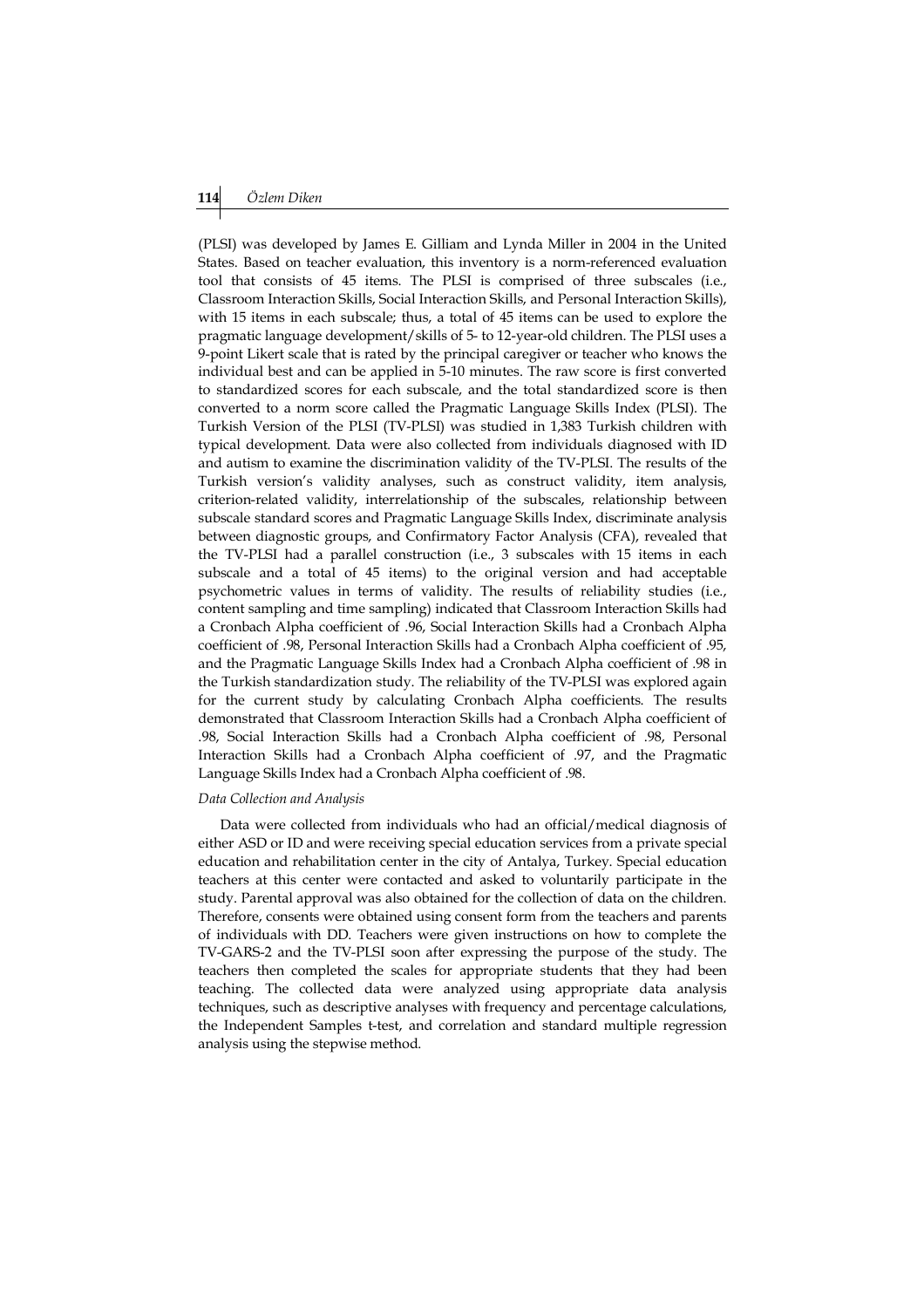#### **Results**

#### *Level of Pragmatic Language Skills*

Frequency and percentage calculations were used to decribe the pragmatic language skills level of children with ASD and children with ID. In addition, the relationship between the degree of the ASD score (i.e., Autism Index-AI) and the pragmatic language skills score of children with ASD was examined using correlation analysis.

| Level of Prugmatic Language Skius. |                    |                   |      |                |                  |  |
|------------------------------------|--------------------|-------------------|------|----------------|------------------|--|
|                                    |                    | Groups            |      |                |                  |  |
|                                    |                    | Children with ASD |      |                | Children with ID |  |
| Level of PLS*                      | $TV$ - $PLSI^{**}$ |                   | %    |                | %                |  |
| 1. Very Poor                       | < 63               | 26                | 76.5 | 24             | 46.2             |  |
| 2. Poor                            | 64-76              | 6                 | 17.6 | 15             | 28.8             |  |
| 3. Below Average                   | 77-89              | 2                 | 5.9  | 9              | 17.3             |  |
| 4. Average                         | 90-110             |                   | -    | $\overline{4}$ | 7.7              |  |
| 5. Above Average                   | 111-117            |                   |      |                |                  |  |
| 6. Superior                        | 118-122            |                   |      |                |                  |  |
| 7. Very Superior                   | >123               |                   |      |                |                  |  |
| Total                              |                    | 34                | 100  | 52             | 100              |  |

Table 2 *Level of Pragmatic Language Skills.* 

*\*PLS: Pragmatic Language Skills, \*\*TV-PLSI: Turkish Version of Pragmatic Language Skills Index*

The results presented in Table 2 reveal that the majority of the studied children exhibited very poor level pragmatic language skills. More specifically, 26 of 34 (76.5%) children with ASD and 24 of 52 (46.2%) children with ID, exhibited very poor pragmatic language skills. In addition, 6 (17.6%) children with ASD and 15 (28.8%) children with ID exhibited poor pragmatic language skills.

The relationship between the autism level and the pragmatic language skills level of children with ASD was explored using correlation analysis. The results of the correlation analysis revealed significant negative correlations between AI scores and PLSI scores (*Pearson's r*(34)= -0.51, *p*<.001), Classroom Interaction Skills scores (Pearson's r(34)= -0.53, p<.001), Social Interaction Skills scores (Pearson's r(34)= -0.41, p<.001), and Personal Interaction Skills scores (Pearson's r(34)= -0.45, p<.001) among children with ASD.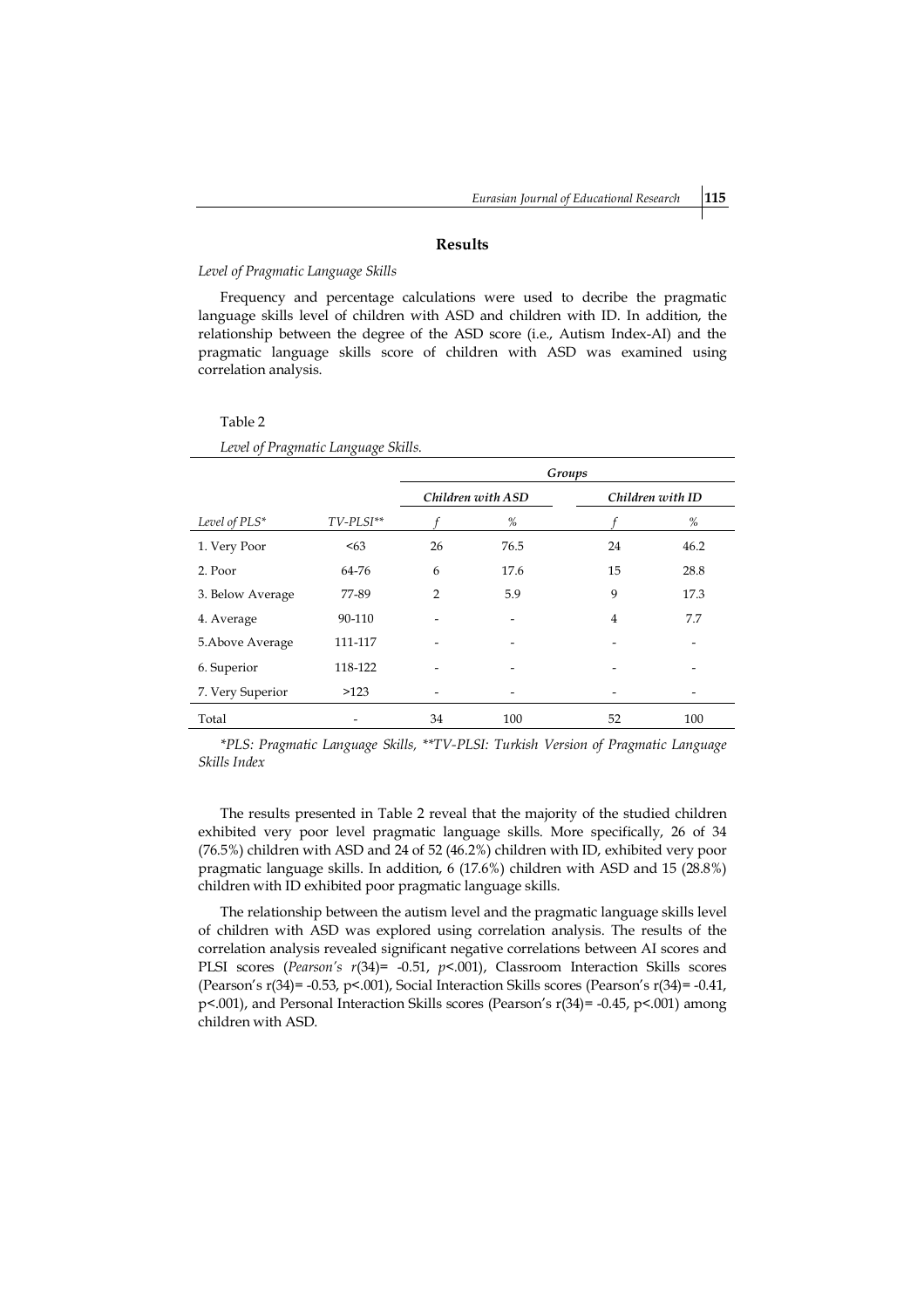#### *Differences in TV-PLSI scores*

To compare the TV-PLSI scores of children with ASD and children with ID, a series of Independent Samples t-tests was performed. To control for Type 1 error across multiple tests, the Bonferroni adjustment was used. Specifically, the common alpha value (i.e., 0.05) was divided by the number of t-tests performed (i.e., 4) (Huck, 2011; Pallant, 2005). Therefore, 0.0125 was used as the adjusted alpha value. The results of the t-tests are presented in Table 3.

#### Table 3

*Independent Samples t-test results for the TV-PLSI scores of Children with ASD and Children with ID.*

| Scale                                 | Group      | N  | $\bar{x}$ | <i>SD</i> | df | t       | $\mathfrak{p}$ | $\eta$ 2 |
|---------------------------------------|------------|----|-----------|-----------|----|---------|----------------|----------|
| Classroom                             | <b>ASD</b> | 34 | 2.03      | 1.98      | 84 | $-2.73$ | .008           | .07      |
| Interaction<br>Skills                 | ID         | 52 | 3.50      | 3.01      |    |         |                |          |
| Social                                | <b>ASD</b> | 34 | 2.03      | 1.90      | 84 | $-2.96$ | .004           | .08      |
| Interaction<br>Skills                 | ID         | 52 | 3.49      | 2.65      |    |         |                |          |
| Personal                              | <b>ASD</b> | 34 | 3.15      | 3.00      | 84 | $-2.58$ | .011           | .07      |
| Interaction<br>Skills                 | ID         | 52 | 4.99      | 3.54      |    |         |                |          |
| Pragmatic<br>Language<br>Skills Index | <b>ASD</b> | 34 | 58.59     | 11.43     | 84 | $-2.89$ | .005           | .08      |
|                                       | ID         | 52 | 67.08     | 15.79     |    |         |                |          |

The results of the Independent Samples t-test revealed significant differences between the TV-PLSI scores of children with ASD and children with ID. More specifically, a significant difference in subscale standardized scores for the first subscale (i.e., Classroom Interaction Skills) was observed between children with ASD and children with ID. The magnitude of the difference between the means (effect size) was moderate. For the second subscale (i.e., Social Interaction Skills), a significant difference in subscale standardized scores was observed between children with ASD and children with ID with a moderate magnitude of the difference between the means. For the third subscale (i.e., Personal Interaction Skills), a significant difference in subscale standardized scores was observed between children with ASD and children with ID. The magnitude of the difference between the means was also moderate. Finally, the groups were compared with respect to total standardized scores or PLSI scores. The results also revealed a significant difference in standardized PLSI scores between children with ASD and children with ID with a moderate magnitude of the difference between the means.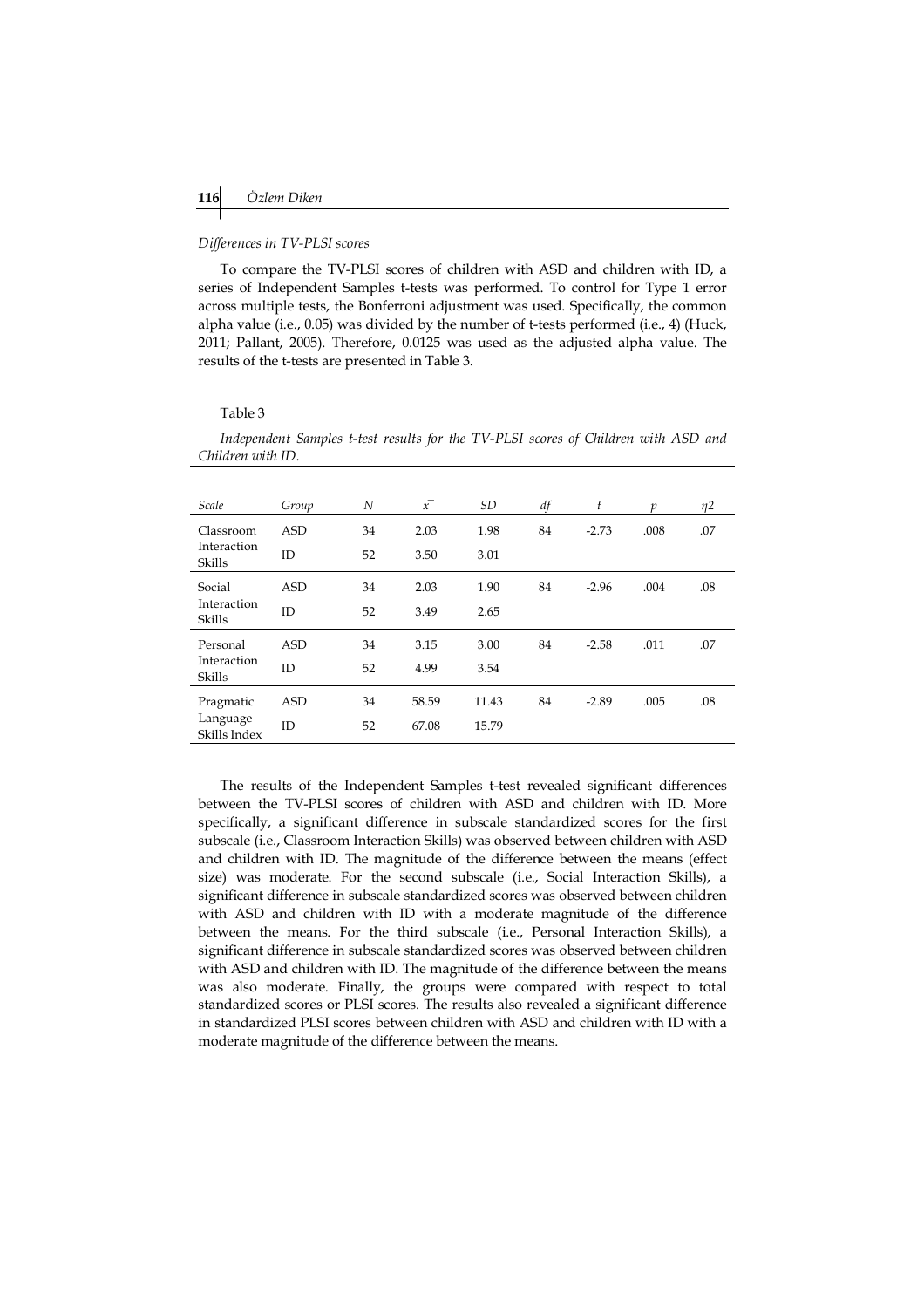#### *Predictors of Pragmatic Language Skills among Individuals with ASD*

To identify the structure(s) or feature(s) of ASD predicting the pragmatic language skills of children with ASD, standard multiple regression analysis was performed using the stepwise method. Prior to the analysis, assumption testing was conducted and no serious violations were observed with respect to multicollinearity, outliers, normality, linearity, homoscedasticity, and independence of residuals. The results of the correlation analysis revealed significant correlations between the Stereotyped Behaviors subscale of the TV-GARS-2 and the PLSI (Pearson's r(34)= - 0.48, p<.001), between the Communication subscale of the TV-GARS-2 and the PLSI (Pearson's r(34)= -0.56, p<.001), and between the Social Interaction subscale of the TV-GARS-2 and the PLSI (Pearson's r(34)= -0.55, p<.001). Based on the correlation results, the Stereotyped Behavior, Communication Skills, and Social Interaction Skills subscales were entered into the standard multiple regression analysis using the stepwise method to determine which subscale(s) or skill(s) predicted the pragmatic language skills of children with ASD. The results are presented in Table 4.

| Table 4                                                         |          |            |             |          |         |  |  |
|-----------------------------------------------------------------|----------|------------|-------------|----------|---------|--|--|
| Predictors of Pragmatic Language Skills among Children with ASD |          |            |             |          |         |  |  |
| Variables                                                       | B        | Std. Error | <b>Beta</b> |          |         |  |  |
| Constant                                                        | 80.885   | 5.392      |             | 15.00    | < 0.001 |  |  |
| Communication<br>Subscale                                       | $-1.962$ | .517       | -.546       | $-3.798$ | < 0.001 |  |  |
|                                                                 |          |            |             |          |         |  |  |

(R=.546, R Square=.298, Adjusted R Square=.277 ; F(1,34)=14.428, p<.001 )

The results of standard multiple regression analysis using the stepwise method revealed that Communication Skills explained 30% of the observed variance in pragmatic language skills. In contrast, the other two sub-scales (i.e., Stereotyped Behaviors and Social Interaction) failed to contribute significantly to the current model.

## **Discussion and Conclusion**

The pragmatic language skills of children with DD (ASD and ID) in Turkey were explored in the current study. First, the levels of pragmatic language skills among children with ASD and children with ID were described. The results demonstrated that nearly the entire sample exhibited below average pragmatic language skills compared to the norm group, which was comprised of children with typical development. More specifically, 32 of 34 (94.1%) children with ASD and 39 of 52 (75%) children with ID exhibited poor or very poor pragmatic language skills. Further, significant negative correlations were found between Autism Index (AI)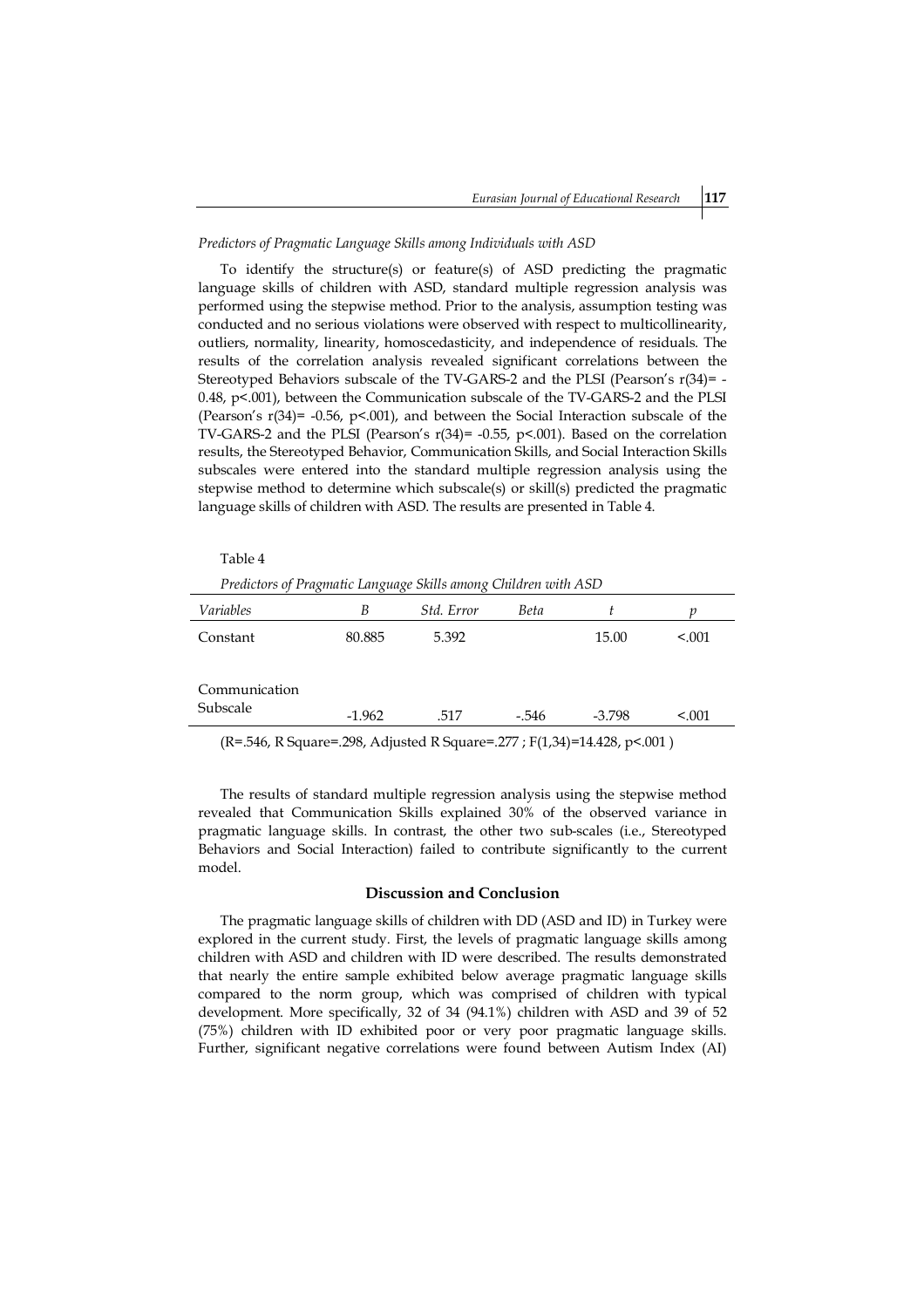scores and PLSI scores; this finding indicates that as the severity of ASD increases, scores on the PLSI decrease. All of these results support the idea proposed in several studies from the international literature (i.e., Bierman, 2004; Green, Johnson, & Bretherton, 2013; Owens, 1999; Scudder & Tremain, 1992; Rispoli, Franco, Meer, Lang, & Camargo, 2010; Volden & Phillips 2010) that regardless of culture and race, problems in pragmatic language skills are common among children with DD.

Second, differences between the pragmatic language skill scores of children with ASD and children with ID were investigated. A comparison indicated that significant differences of a moderate magnitude existed between the PLSI scores of children with ASD and children with ID. More specifically, children with ASD had lower PLSI scores (i.e., subscale scores and total scores) than children with ID. This result is also consistent with the international literature. For example, as cited by Volden and Phillips (2010), several researchers reported in recent decades that children with ASD exhibit pragmatic language difficulties in many communication skills. Luyster, Kadlec, Carter, and Tager-Flusberg (2008) also stated that all children with ASD, even those who had age appropriate scores on standardized language tests, have significant impairments in many aspects of pragmatics and discourse. However, levels of communication difficulties may vary because ASD is a spectrum (i.e., from low severity, high functioning ASD, to very severe ASD characteristics comorbid with ID), that encompasses a range of severity levels and symptoms.

Similar to children with ASD, levels of communication difficulties may also vary among children with ID because the level of ID may differ for each child, from mild to severe ID. For example, when comparing children with ID to children with ASD, some researchers report that children with ID do acquire important pragmatic language skills, such as appropriately repeating and revising utterances in response to requests for clarification (i.e., Coggins & Stoel-Gammon, 1982; Johnston & Stansfield, 1997; Pearl, Donahue, & Bryan, 1981; Scudder & Tremain, 1992). With respect to the characteristics of the current sample, the Autism Index (AI) scores of the sample ranged from 70 to 123. Most of the participants had an AI score higher than 85, indicating that these participants have a very high probability of exhibiting ASD (the minimum score that can be obtained on the TV-GARS-2 is 55, and the maximum score is 153). In contrast, the children with ID had a diagnosis of mild ID. Therefore, consistent with the literature, children with mild ID are expected to exhibit higher levels of pragmatic language skills than children with ASD. However, the higher level of pragmatic language skills should only be considered to exist between these two sample groups because, as stated above, both groups had below average pragmatic language skills when compared with to the norm group containing that contained children with typical development.

Finally, the best predictors of the pragmatic language skills of children with ASD among the subscales of the TV-GARS-2 (i.e., Stereotyped Behaviors, Communication Skills and Social Interaction Skills) were explored in the current study. Communication Skills explained a considerable amount of the variance (30% of the variance) observed in the pragmatic language skills of children with ASD. Communication Skills are expected to be the best predictor of pragmatic language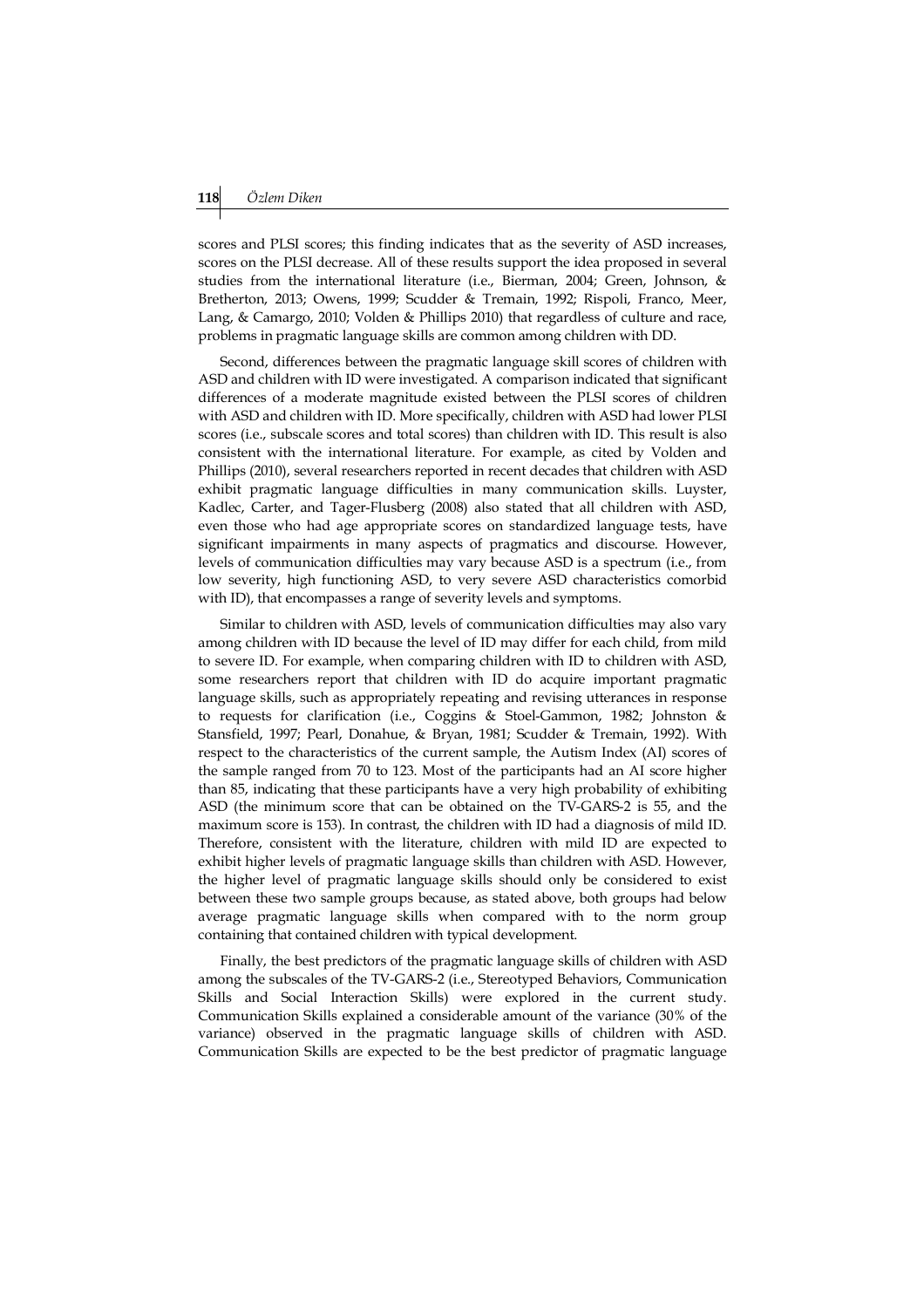skills because pragmatic language skills are part of the developmental domain of communication. The obtained values were significant, even though the sample size was not large enough. Social Interaction Skills failed to contribute to predicting PLSI scores, even though social interactions have been identified as a form of practical language use (i.e., Bignell & Cain 2007; Camarata & Gibson 1999; Leonard, Milich, & Lorch, 2011; Perkins, 2010; Russell, 2007). Subsequent studies with larger samples are needed to identify the unique contributions of each construct within Communication Skills.

The results of the current study should be interpreted in the context of the limitations of the study. First, the sample was not large enough in size and did not include children with typical development. Although the TV-PLSI was standardized with children with typical development and also discriminate analyses performed with a group of children with ASD and ID during standardization study of TV-PLSI, the results presented here would be more meaningful if a group of children with typical development was part of the current study. Second, two groups could not be matched based on their standardized IQ scores because there were difficulties in the standardized IQ assessment process for most children with ASD (i.e., some of these children were not able to use standard tests). Despite these limitations, the results of the current study provide great insights for future research and practice in Turkey and in other countries. To extend the results of the current study, more studies should be performed with larger sample sizes, including children with typical development. Different variables, particularly context-based variables should be included to explore differences between groups in future studies. The current study indicated that both groups had poor pragmatic language skills, which are essential for becoming a successful part of larger society. Therefore, the programs or services provided to these children and their families must include components designed to improve the pragmatic language skills of these children. School- and home-based intervention programs that focus on pragmatic language interventions should also be developed and implemented in Turkey. While developing and implementing these intervention programs, the subcomponents of pragmatic skills, the level and spectrum of DD, and the social contexts of individuals with DD should also be considered.

#### **References**

- Adams, C., Lockton, E., Gaile, J., Earl, G., & Freed, J. (2012). Implementation of a manualized communication intervention for schoolaged children with pragmatic and social communication needs in a randomized controlled trial: the Social Communication Intervention Project. *International Journal of Language & Communication Disorders, 47*(3), 245-256.
- Alev, G. (2011). Pragmatik Dil Becerileri Envanteri Türkçe Versiyonu'nun Standardizasyon Çalışması [Standardization of Turkish Version of Pragmatic Language Skills Inventory]. *Unpublished Master Thesis,* Anadolu Üniversitesi, Sağlık Bilimleri Enstitüsü.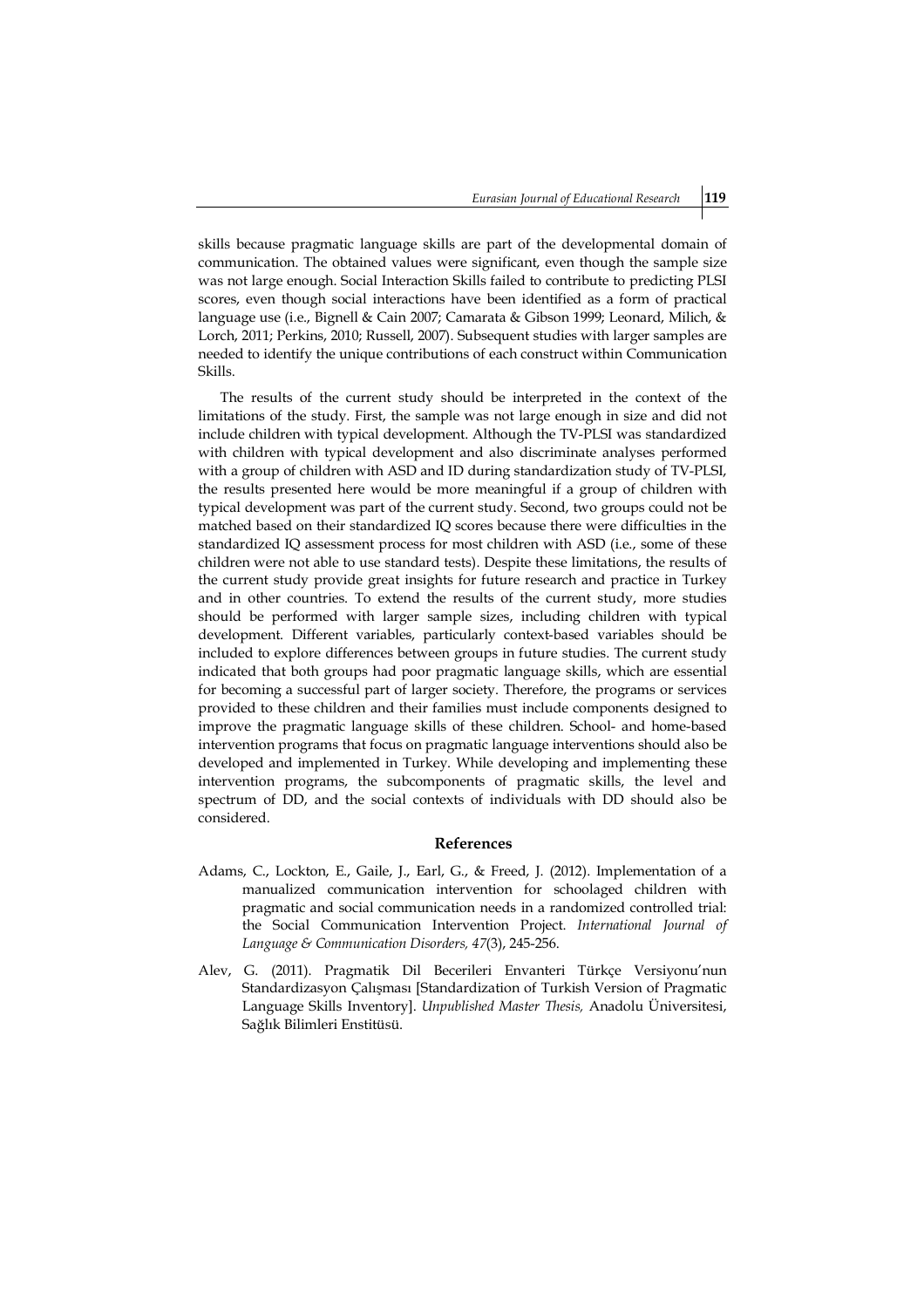- Alev, G., Diken, İ. H., Ardıç, A, Diken, Ö, Şekercioğlu, G., & Gilliam, J. E., (2014). Adaptation and Examining Psychometrical Properties of Pragmatic Language Skills Inventory (PLSI) in Turkey. *Elementary Education Online, 13*(1), 258-273*.*
- American Speech-Language-Hearing Association (1993). *Definitions of communication disorders and variations* [Relevant Paper]. Available from www.asha.org/policy.
- Bierman, K. L. (2004). *Peer rejection: Developmental processes and intervention strategies.*  New York, NY: Guilford.
- Bignell, S., & Cain, K. (2007). Pragmatic aspects of communication and language comprehension in groups of children differentiated by teacher ratings of hyperactivity and inattention. *British Journal of Developmental Psychology, 25*, 499–512.
- Büyüköztürk, Ş., Çakmak, E. K., Akgün, Ö. E., Karadeniz, Ş., & Demirel, F. (2008). *Bilimsel Araştırma Yöntemleri.* Ankara: Pegem Akademi.
- Camarata, S. M., & Gibson, T. (1999). Pragmatic language deficits in attention-deficit hyperactivity disorder (ADHD). *Mental Retardation and Developmental Disabilities Research Reviews, 5*, 207–214.
- Coggins, T., & Stoel-Gammon, C. (1982). Clarification strategies used by four Down's syndrome children for maintaining normal conversational interaction. *Education and Training of the Mentally Retarded, 16*, 65-67.
- Diken, I. H., Ardic, A., Diken, O, & Gilliam, J. E. (2012). Exploring validity and reliability of Turkish Version of Gilliam Autism Rating Scale-2. *Education and Science, 37*(166), 318-328.
- Gilliam, J. E., & Miller, L. (2006). *Pragmatic Language Skills Inventory (PLSI)*. Austin, TX: Pro-Ed.
- Green, B. C., Johnson, K. A., & Bretherton, L. (2013). Pragmatic language difficulties in children with hyperactivity and attention problems: An integrated review. *International Journal of Language and Communication Disorders, 00*(0), 1-15. DOI: 10.1111/1460-6984.12056.
- Huck, S. W. (2011). *Reading Statistics and Research*. Boston, MA: Pearson Education.
- Johnston, F., & Stansfield, J. (1997). Expressive pragmatic skills in pre-school children with and without Down's syndrome: parental perceptions. *Journal of Intellectual Disability Research, 41*, 19-29.
- Leonard, M. A., Milich, R., & Lorch, E. P. (2011). The role of pragmatic language use in mediating the relation between hyperactivity and inattention and social skills problems. *Journal of Speech, Language, and Hearing Research, 54*, 567–579.
- Luyster, R.J., Kadlec, M. B., Carter, A., & Tager-Flusberg, H. (2008). Language assessment and development in toddlers with Autism Spectrum Disorders. *Journal of Autism & Developmental Disorders, 38*, 1426-1438.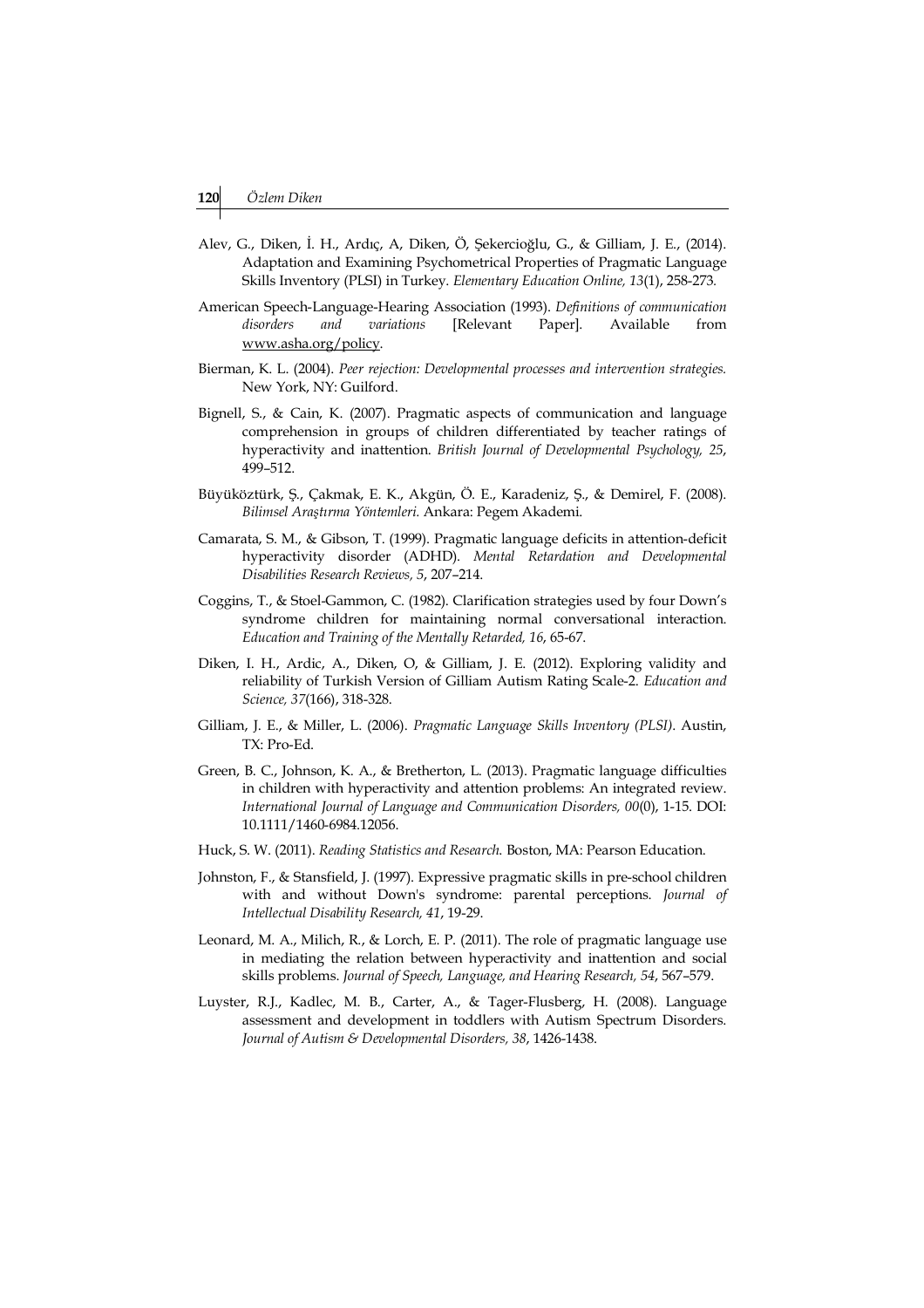- Owens, R. E. (1999). *Language Disorders: A Functional Approach to Assessment and Interveniton.* USA: Allyn & Bacon.
- Pallant, J. (2005). *SPSS Survival Manual.* Crows Nest NSW: Allen & Unwin.
- Pearl, R., Donahue, M., & Bryan, T. (1981). Learning disabled and normal children's responses to nonexplicit requests for clarification. *Perceptual and Motor Skills, 53*, 919-925.
- Perkins, M. R. (2010*). Pragmatic Impairment*. In J. S. Damico, N. Muller and M. J. Ball (eds), The Handbook of Language and Speech Disorders (Chichester:Wiley-Blackwell), pp. 227–246.
- Russell, R. L. (2007). Social communication impairments: Pragmatics. *Pediatric Clinics of North America, 54*, 483–506.
- Rispoli, M. J., Franco, J. H., Meer, L. V.D.M., Lang, R., & Camargo, S.P.H. (2010). The use of speech generating devices in communication interventions for individuals with developmental disabilities: A review of the literature. *Developmental Neurorehabilitation, 13*(4), 276-293.
- Sahin, S., Yalcinkaya, F., Bayar Muluk, N., Bulbul, S. F., & Cakir, I. (2009). Abilities of pragmatic language usage of the children with language delay after the completion of normal language development training. *The Journal of International Advanced Otology, 5*(3), 327-333.
- Scudder, R.R., & Tremain, D.H. (1992). Repair behaviors of children with and without mental retardation. *Mental Retardation, 30*, 277-282.
- Volden, J. & Phillips, L. (2010) Measuring pragmatic language in speakers with Autism Spectrum Disorders: Comparing the Children's Communication Checklist—2 and the Test of Pragmatic Language. *American Journal of Speech-Language Pathology, 19*, 204–212.

# **Gelişimsel Yetersizliği olan Çocukların Pragmatik Dil Becerileri: Türkiye'de Betimsel ve İlişkisel Bir Çalışma**

# **Atıf:**

Diken, Ö. (2014). Pragmatic language skills of children with developmental disabilities: A descriptive and relational study in Turkey. *Eurasian Journal of Educational Research*, 55, 109-122. http://dx.doi.org/ 10.14689/ejer.2014.55.7

# **Özet**

*Problem Durumu:* Gelişimsel alanlar içerisinde iletişim alanı (iletişim alanında da pragmatik dil becerileri), gelişimsel yetersizliği olan çocuklar için en önemli ve aynı zamanda en önemli derecede olumsuz anlamda etkilenmiş gelişimsel alanlardan biridir. İletişim becerileri ve özellikle pragmatik dil becerileri gelişimsel yetersizliği